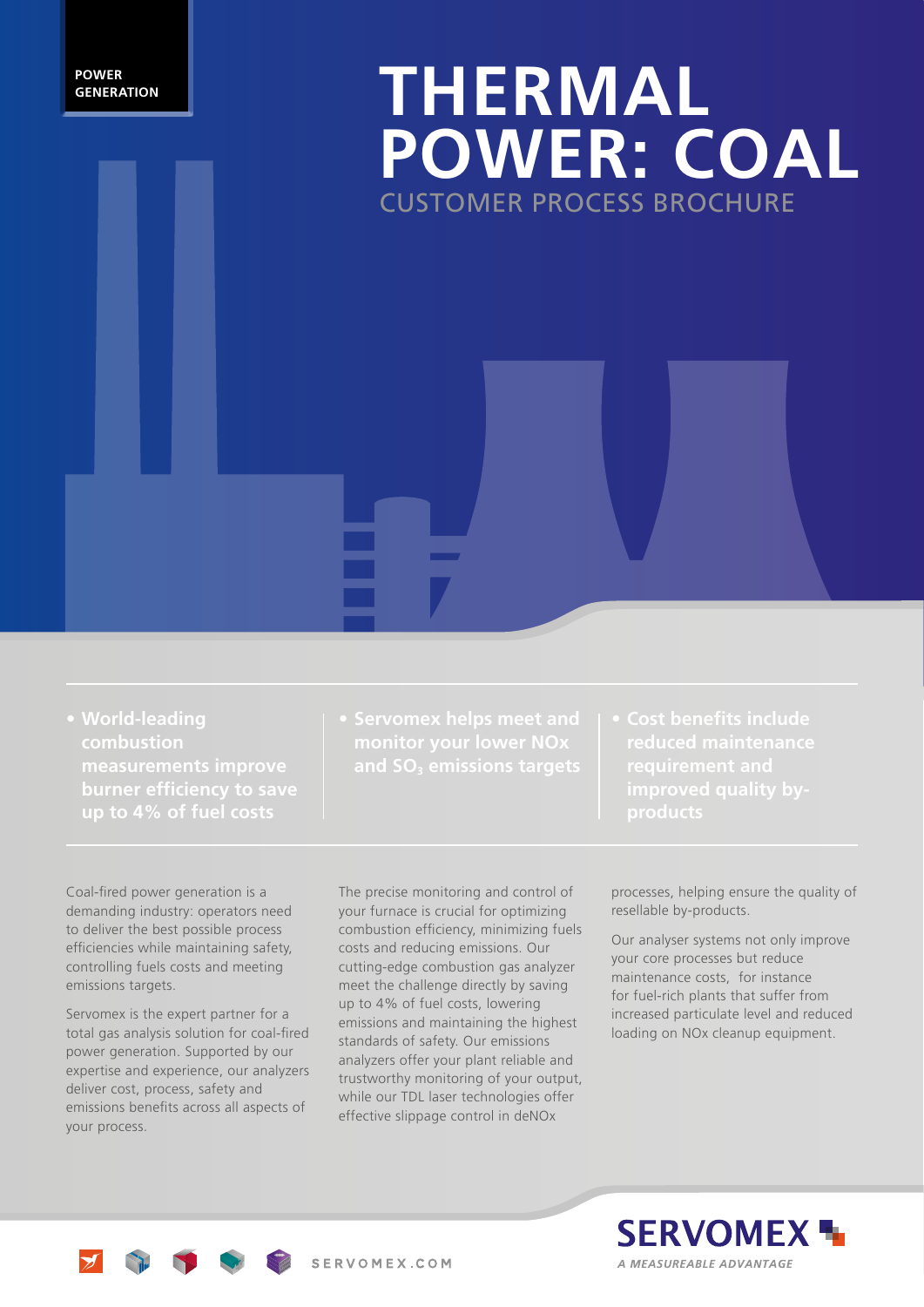Once the sulfur is removed, the flue gas is vented to the stack, where the **4900 (7)** delivers a comprehensive Continuous Emissions Monitoring (CEMS) solution for  $O_2$ , CO, SOx and NOx.

process; these are measured by the **SERVOTOUGH OxyExact 2200** and **SERVOTOUGH SpectraExact 2500 (6)** before entering the desulfurization process.

Finally, safety across the plant can be improved through the use of the **SERVOFLEX MiniHD 5100** portable O<sub>2</sub> analyzer **(6)**, which enables spot checking for O<sub>2</sub> levels across the power plant.

In coal fired power generation, pre-heated air and pulverized coal are fed into the boiler where combustion takes place. Because the combustion process is not perfect, excess air is required to ensure complete combustion. If the amount of air is excessive, combustion efficiency will fall through heat loss; if the process is run with excess fuel, not all fuel will be burnt. The **SERVOTOUGH FluegasExact 2700 (1)** continuously monitors the amount of oxygen  $(O<sub>2</sub>)$  and combustibles (COe) in the flue gas allowing operators to achieve optimum combustion conditions, reducing carbon and NOx emissions, saving fuel and improving safety in the process.

Following combustion, the lowering of harmful NOx emissions produced from the reaction of excess nitrogen  $(N_2)$  and  $O_2$ during combustion is typically achieved by selective catalytic reduction (SCR) or selective non-catalytic reduction (SNCR). In this process, ammonia ( $NH<sub>3</sub>$ ) is injected into the flue gas to react with NOx to form  $H_2O$  and  $N_2$ . The TDLS in-situ measurement of the **SERVOTOUGH LaserSP 2900 (2)** enables precise monitoring and control of NH<sub>3</sub> concentration below the requisite 2ppm.

Following the ammonia slip measurement, the flue gas moves through the air preheater, where the air leakage across the preheater is measured by the **FluegasExact (5)**, and then onto the electrostatic precipitator which produces the fly ash. If the fly ash is to be sold for use in concrete, then the unburnt carbon content must be kept low; the use of the **FluegasExact (1)** to correctly control combustion efficiency in the boiler will result in the lowest levels of carbon in the fly ash. Once the fly ash is removed the flue gas may need the removal of high levels of SOx. This process often requires the measurement of  $O_2$  and sulfur dioxide (SO<sub>2</sub>) before the



₩

# **THERMAL POWER: COAL PROCESS** APPLICATION MAP

### **PROCESS DESCRIPTION**



KEY:

APPLICATION